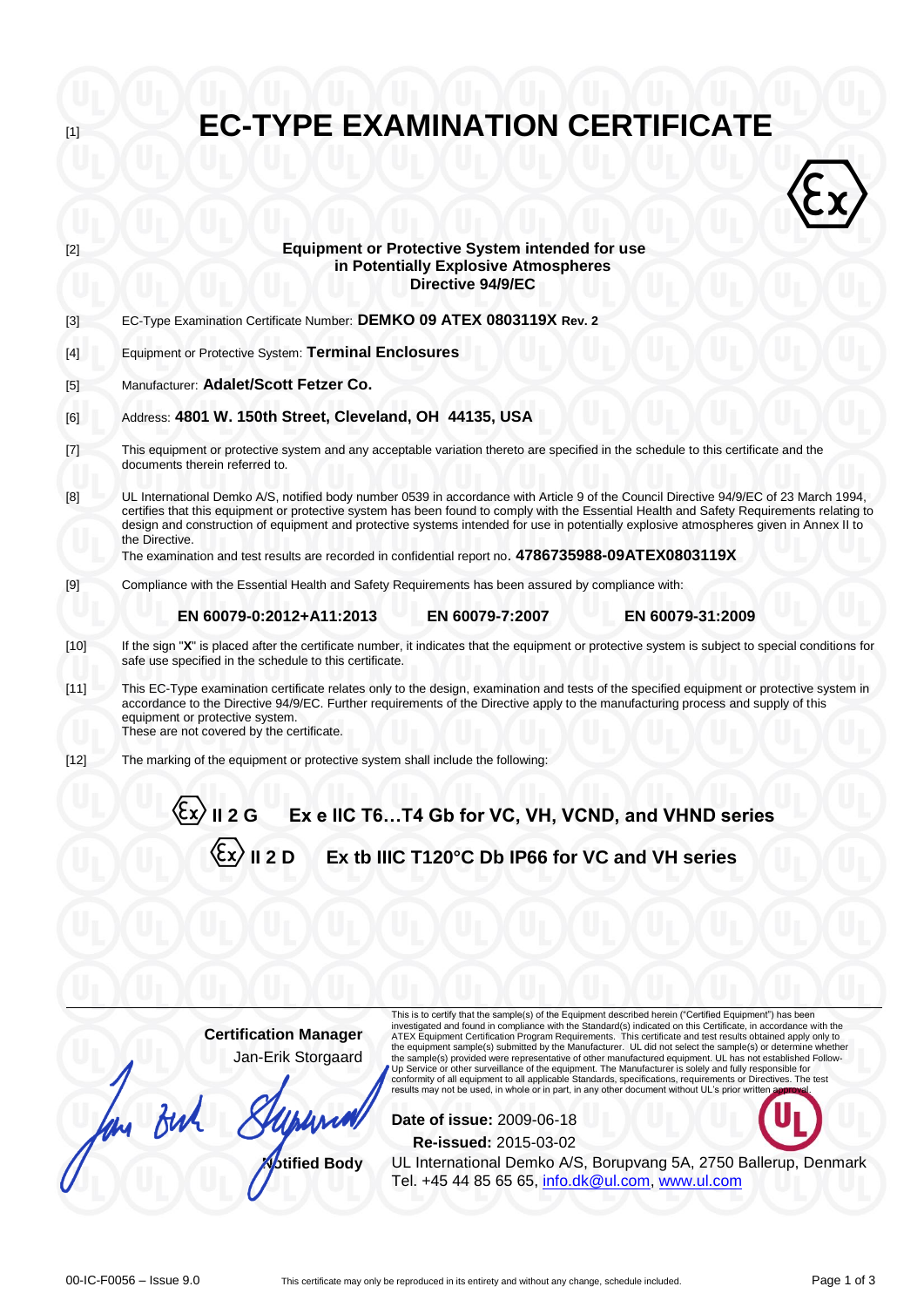# [13] **Schedule EC-TYPE EXAMINATION CERTIFICATE No. DEMKO 09 ATEX 0803119X Rev. 2**

**Report: 4786735988-09ATEX0803119X**

## [15] Description of Equipment or protective system

These devices are Ex e IIC terminal enclosures constructed out of brushed finish carbon steel, 316L stainless steel, or 304 stainless steel and are available in various sizes and depths. The enclosures consist of a cover, hinge assembly, body, external and internal grounding lugs, gland plates, gaskets and welded mounting lugs. The enclosures may be mounted in a vertical or horizontal position.

Nomenclature:

|     |                                                                                                                                                                                                                                                                               | VC4X6 | 09<br>Ш | 06<br>Ш |         | 05<br>IV | н | VI |
|-----|-------------------------------------------------------------------------------------------------------------------------------------------------------------------------------------------------------------------------------------------------------------------------------|-------|---------|---------|---------|----------|---|----|
| I.  | <b>Basic Enclosure Designation</b><br>VC4X - Brushed Finish Stainless Steel 304<br>VC4X6 - Brushed Finish Stainless Steel 316L<br>VCND4 - Cold Rolled/Hot Rolled Carbon Steel<br>VCND4X - Brushed Finish Stainless Steel 304<br>VCND4X6 - Brushed Finish Stainless Steel 316L |       |         |         |         |          |   |    |
| н.  | <b>Enclosure Length</b><br>XX - Any two-digit number (30 maximum)                                                                                                                                                                                                             |       |         |         |         |          |   |    |
| Ш.  | <b>Enclosure Width</b><br>XX - Any two-digit number (30 maximum)                                                                                                                                                                                                              |       |         |         |         |          |   |    |
| IV. | <b>Enclosure Depth</b><br>XX - Any two-digit number (16 maximum)                                                                                                                                                                                                              |       |         |         |         |          |   |    |
| V.  | <b>Mounting Feet</b><br>H - Horizontal<br>V - Vertical                                                                                                                                                                                                                        |       |         |         |         |          |   |    |
| VI. | Gland Plate Location<br>A – Gland Plate on Top Side<br>B - Gland Plate on Bottom Side<br>C - Gland Plate on Left Side<br>D - Gland Plate on Right Side                                                                                                                        |       |         |         |         |          |   |    |
|     |                                                                                                                                                                                                                                                                               |       | VH4X6   | 10<br>п | 10<br>Ш | 06<br>IV |   |    |
|     | <b>Basic Enclosure Designation</b><br>VH4X - Brushed Finish Stainless Steel 304<br>VH4X6 - Brushed Finish Stainless Steel 316L<br>VHND4 - Cold Rolled/Hot Rolled Carbon Steel<br>VHND4X - Brushed Finish Stainless Steel 304<br>VHND4X6 - Brushed Finish Stainless Steel 316L |       |         |         |         |          |   |    |
| Н.  | <b>Enclosure Length</b><br>XX - Any two-digit number (30 maximum)                                                                                                                                                                                                             |       |         |         |         |          |   |    |
| Ш.  | <b>Enclosure Width</b><br>XX - Any two-digit number (30 maximum)                                                                                                                                                                                                              |       |         |         |         |          |   |    |
| IV. | <b>Enclosure Depth</b><br>XX - Any two-digit number (16 maximum)                                                                                                                                                                                                              |       |         |         |         |          |   |    |
| V.  | <b>Gland Plate Location</b><br>A - Gland Plate on Top Side<br>B - Gland Plate on Bottom Side<br>C - Gland Plate on Left Side<br>D - Gland Plate on Right Side                                                                                                                 |       |         |         |         |          |   |    |